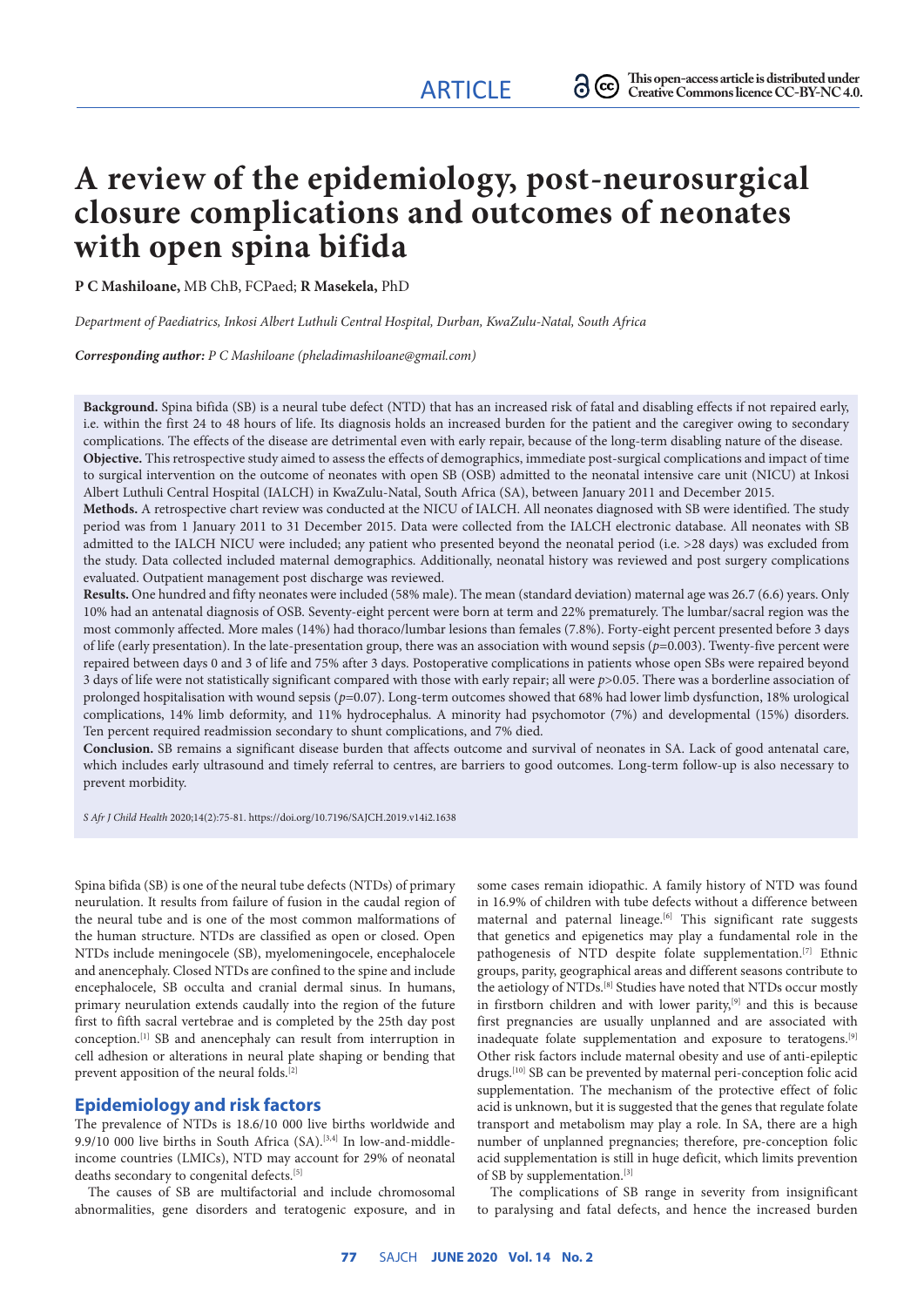on caregivers, even post repair. The complications may include urological, renal, neurological, dermatological and musculoskeletal comorbidities. Poor quality of life in these patients is due to the numerous complications that occur concurrently. A study by Tarcan *et al*. [11] observed a better prognosis for urinary symptoms in patients who had undergone surgical repair within 72 hours after birth. The higher the lesion, the more severe the outcome.<sup>[12]</sup> Most children with open SB (OSB) have normal kidney function at birth; however, there is a small percentage who will display the effects of detrusor-sphincter dyssynergia at birth, and hence the importance of early screening for neuropathic dysfunction. Most patients complicate with chronic kidney disease secondary to bladder outlet dysfunction.[13]

Hydrocephalus is a significant complication of spina bifida. Ventricular peritoneal shunting (VPS) is the mainstay of treatment for hydrocephalus; however, it can be associated with failure and sepsis, which contribute to prolonged hospital stays.<sup>[14]</sup> Other neurological complications are tethered cord or hydromyelia. Symptomatic tethered cord presents with muscle spasms, hyperreflexia and hypertonia and is an indication for surgery. Hydromyelia result in rapidly progressive scoliosis and weakness of the arms and legs.[14]

Musculoskeletal comorbidities depend on the site of the lesion; symptoms may vary from normal functioning to paraplegia. Apart from paralysis, patients may get muscle imbalance around the joints, with resultant hip dysplasia, talipes equinovarus, calcaneous foot, rocker-bottom feet and scoliosis.<sup>[14]</sup>

In utero diagnosis of OSB is important for counselling and preparing parents for the birth of a child with OSB, and also affords them the options of fetal surgery or termination of pregnancy. Early diagnosis with maternal serum alpha-fetoprotein has a screening sensitivity of ~80 - 85%.<sup>[15]</sup> Ultrasound can detect SB up to a rate of 96 - 100%.<sup>[16]</sup> There is a gap in the antenatal diagnosis of OSB in Africa, mostly owing to lack of access to healthcare. Ultrasound prognosticates motor function by prenatally assessing the level of the lesion.<sup>[15,16]</sup> A study in Uganda concluded that surgery for SB was essential for the survival of these children in Africa.<sup>[10,14]</sup> A study comparing prenatal and postnatal surgery stated that prenatal surgery reduced the need for shunting and improved motor outcomes at 30 months; however, it was associated with significant maternal and fetal risks.<sup>[17]</sup> Prenatal surgery is not yet available in SA. It is vital that closure is performed early because the exposed nerve can become infected and injured. Ideally repair should be done within 24 - 48 hours of birth.<sup>[18]</sup> One study showed a lower incidence of pre-surgical rupture of the OSB, post-surgical dehiscence and neurodevelopmental delay one year after birth if the lesion was repaired immediately after birth.<sup>[19]</sup> Surgical repair of OSB and anaesthetic exposure may pose life-threatening complications mostly related to the associated anomalies (hydrocephalus, Chiari malformation and scoliosis).<sup>[20]</sup> Postsurgical monitoring in a neonatal intensive care unit (NICU) or high care is required. Management of these patients requires lifelong multidisciplinary care.<sup>[13]</sup> Caregivers and patients also require regular outpatient follow-up, rehabilitation and economic assistance.<sup>[7]</sup> Prevention of recurrence in future pregnancies and maternal counselling are mandatory.

Patients with OSB require specialised management at tertiarylevel hospitals. In KwaZulu-Natal (KZN) province there is only one centre that provides such care for the entire province, which delays imaging and surgical repair because of limited bed capacity. Most African countries face similar challenges.[21] A study in Nigeria revealed that late presentations, maternal illiteracy and

failure to follow up are the major factors contributing to difficulty in managing these patients.[21] The current study was therefore conducted with the aim of assessing the timing of diagnosis, immediate post surgical outcomes and long-term complications of children with OSB referred to a quaternary centre in KZN.

#### **Methodology**

A retrospective chart review was conducted at the Neonatal Intensive Care Unit (NICU) of the Inkosi Albert Luthuli Central Hospital (IALCH), KZN, SA. This government quaternary hospital has 846 beds and is the main referral centre for KZN and part of Eastern Cape provinces. The NICU has 12 ICU beds and 6 high-care beds. All neonates diagnosed with spina bifida were identified. The study period was from 1 January 2011 to 31 December 2015. Data were collected from the IALCH electronic database.

All neonates with SB admitted to the IALCH NICU were included; any patient who presented beyond the neonatal period (i.e. >28 days) was excluded from the study. Data collected included maternal demographics: maternal age, parity, gravidity, associated illness in pregnancy, antenatal care booking status, place of delivery, antenatal diagnosis, and family history of SB. Additionally, neonatal history was reviewed which included mode of delivery, birthweight, gestational age, risk factors, gender and age on admission to the NICU at IALCH. The clinical state of the neonate prior to surgery was documented; this entailed the level/site of the lesion, presence of wound sepsis, and other complications associated with the lesion. Post-surgery complications were evaluated and classified as immediate post-surgery and longterm complications. Outpatient management post discharge was reviewed, i.e. number of follow-up visits, readmissions, rehabilitation status, long-term complications and outcome.

Data were recorded on Excel (Microsoft Corp., USA). Exploratory data analysis used frequencies to identify outliers and miscodes. Stata version 13.1 was used to generate descriptive statistics, frequencies and percentages (StataCorp., USA).  $\chi^2$  or Fisher's exact tests were used to compare immediate post-repair complications when repair was done early v. late. Ethical approval was obtained from the University of KZN's Biomedical Research Ethics Committee (BREC no. BE461/17) and permission to conduct the study was granted by the chief executive officer of IALCH.

| Table 1. Demographics of babies with spina bifida $(N=159)$ |            |  |  |
|-------------------------------------------------------------|------------|--|--|
| Characteristic<br>$n\left(\%\right)$                        |            |  |  |
| Maternal age (years)                                        |            |  |  |
| $15 - 24$                                                   | 63(39.6)   |  |  |
| $25 - 29$                                                   | 47(29.6)   |  |  |
| $30 - 45$                                                   | 49 (30.8)  |  |  |
| Antenatal diagnosis                                         |            |  |  |
| Yes                                                         | 16(10.1)   |  |  |
| No                                                          | 143 (89.9) |  |  |
| Gender                                                      |            |  |  |
| Male                                                        | 93 (58.5)  |  |  |
| Female                                                      | 64 (40.2)  |  |  |
| Ambiguous                                                   | 2(1.2)     |  |  |
| Gestational age                                             |            |  |  |
| Term                                                        | 125(78.6)  |  |  |
| Premature                                                   | 34(21.4)   |  |  |
| ANC booking                                                 |            |  |  |
| Yes                                                         | 145 (91.2) |  |  |
| N <sub>o</sub>                                              | 14(8.8)    |  |  |
| $ANC = antenatal care$ .                                    |            |  |  |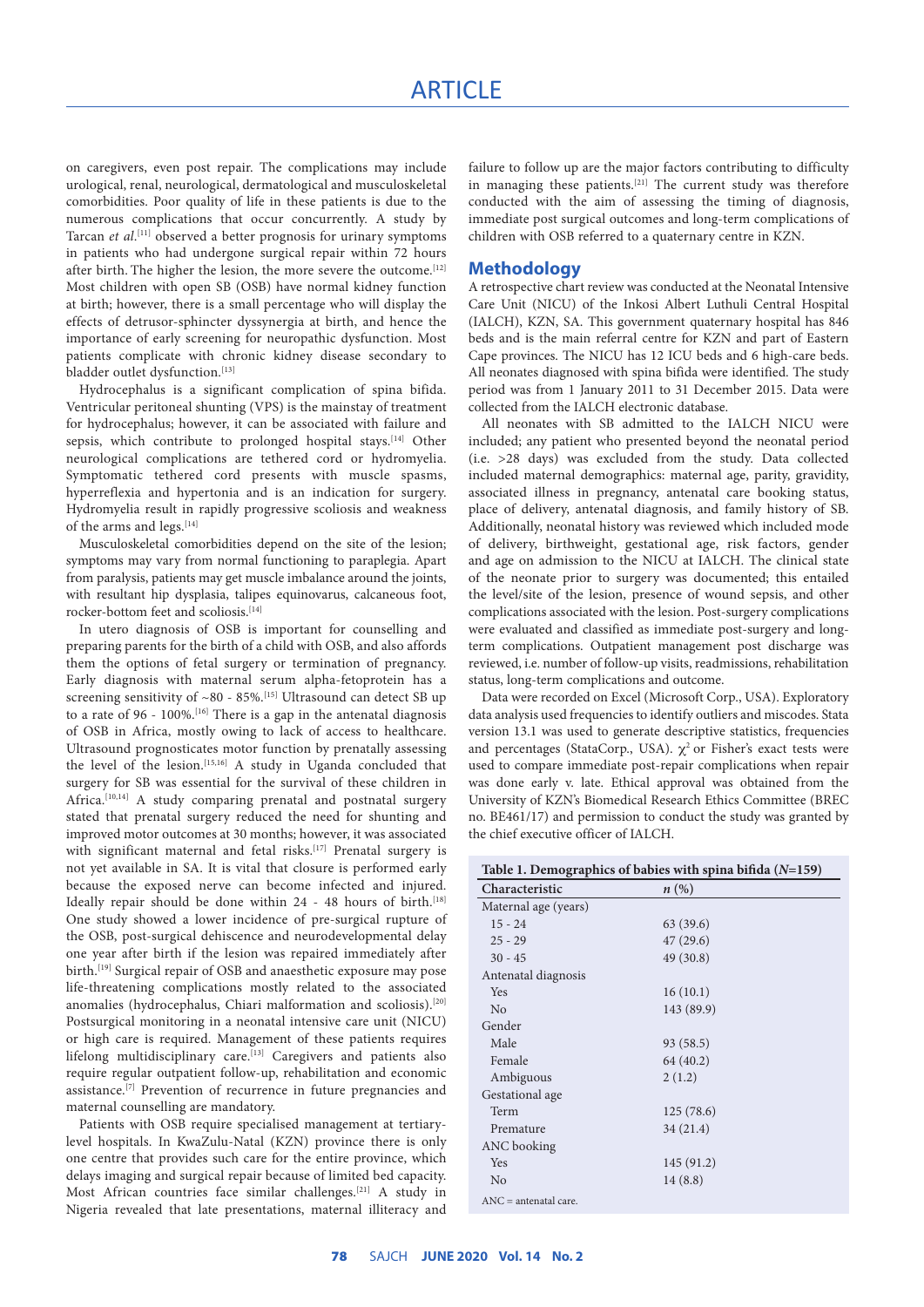### **Results**

One hundred and fifty-nine participants were included (58% male) (Table 1). One hundred and forty-five (91%) neonates were referred to the IALCH NICU from hospitals around KZN for management, while 14 (9%) neonates were in-born. The mean maternal age was 26.7 (SD 6.6) years, with the majority (40%) between 15 and 24 years. Only 10% had an antenatal diagnosis of OSB.

Seventy-nine percent were term deliveries and 21% were born prematurely. There was no statistical significance in the gender of the babies with OSB.

The lumbar/sacral region mostly is affected in these patients (55.6% male and 44.4% female). However, more males (14%) had thoraco/lumbar lesions than females (7.8%) (Table 2). Two children with lumbar SB lesions had disorder of sexual differentiation.

More than half of the patients (52%) presented beyond 3 days of life and 48% presented before 3 days of life. The patients who presented beyond 3 days of life had statistically significantly increased wound sepsis compared with those with early presentation (*p*=0.003). On admission, the complications of open SB were: hydrocephalus (50%), dysmorphic features (9%), club foot (40%), lower limb dysfunction (21%), hip deformity (10%), hip dislocation (3%), renal complications (7%), seizures at birth (7%) and septic wounds (4%) (Table 3).

Fifty-one percent (51%) were repaired beyond 10 days of life, 43% between 4 and 9 days, and only 25% repaired within 72 hours after birth. Of those repaired before 3 days of life, the complications were apnoea (8%), prolonged hospitalisation (15%), seizures (3%), wound sepsis (18%), meningitis/ventriculitis (5%) and hydrocephalus requiring ventriculoperitoneal shunt (VPS) (28%) (Table 4).

| Table 2. Level of the lesion of neonates with spina bifida |                  |                    |              |  |
|------------------------------------------------------------|------------------|--------------------|--------------|--|
| Level of lesion                                            | Male, $n$ $(\%)$ | Female, $n$ $(\%)$ | <b>Total</b> |  |
| Lumbar/sacral                                              | 49 (52.7)        | 39(60.9)           | 88           |  |
| Sacral                                                     | 16(17.2)         | 8(12.5)            | 24           |  |
| Thoraco/lumbar                                             | 13(14.0)         | 5(7.8)             | 18           |  |
| Lumbar                                                     | 14(15.1)         | 11(17.2)           | 27           |  |
| Thoracic                                                   | 1(1.1)           | 1(1.6)             | 2            |  |
| Total                                                      | 93               | 64                 | 157          |  |

|           | Table 3. Early complications of children with OSB on |  |  |  |
|-----------|------------------------------------------------------|--|--|--|
| admission |                                                      |  |  |  |

|                                                                              |                | Age on admission (days) |               |                 |  |
|------------------------------------------------------------------------------|----------------|-------------------------|---------------|-----------------|--|
| Immediate<br>complications                                                   | $0 - 3, n (%)$ | $4 - 24, n(\%)$         | Total $n$ (%) | <i>p</i> -value |  |
| Renal                                                                        | 4(36.3)        | 7(63.3)                 | 11(6.9)       | 0.5             |  |
| complications                                                                |                |                         |               |                 |  |
| Wound sepsis                                                                 | 0(0)           | 6(100)                  | 6(3.8)        | 0.003           |  |
| Dysmorphism                                                                  | 7(50.0)        | 7(50.0)                 | 14(8.8)       | 0.9             |  |
| OEIS complex                                                                 | 3(50.0)        | 3(50.0)                 | 6(3.8)        |                 |  |
| Hydrocephalus                                                                | 31(38.8)       | 49(61.2)                | 80 (50.3)     | 0.026           |  |
| Hip dislocation                                                              | 2(50.0)        | 2(50.0)                 | 4(2.5)        | 0.9             |  |
| Club foot                                                                    | 32(50.7)       | 31(49.3)                | 63(39.6)      | 0.6             |  |
| Hip flexion                                                                  | 6(37.5)        | 10(62.5)                | 16(10.1)      | 0.4             |  |
| deformity                                                                    |                |                         |               |                 |  |
| LL dysfunction                                                               | 58 (46.4)      | 67(53.6)                | 125(78.6)     | 0.5             |  |
| pre-repair                                                                   |                |                         |               |                 |  |
| Seizure at birth                                                             | 5(45.4)        | 6(54.6)                 | 11(6.9)       | 0.9             |  |
| $OSB =$ open spina bifida; OEIS = omphalocele-exstrophy-imperforate anus and |                |                         |               |                 |  |

spinal defects;  $LL = lower$  limb.

The postoperative complications in patients repaired beyond 3 days of life included: apnoea (5%), prolonged hospitalisation (22%), seizures (8%), wound sepsis (34%), meningitis (13%), hydrocephalus requiring VPS (28%) but none was statistically significant compared with those with early repair (all  $p>0.05$ ). There was a borderline association between prolonged hospitalisations with wound sepsis  $(p=0.07)$ .

Regarding follow-up, 38% had only 2 visits, 36% had 3 - 6 visits, and 26% had >10 visits. Long-term complications identified were: 68% lower limb paralysis/dysfunction, 18% urological complications, 14% limb deformity, and 11% hydrocephalus, of which 3% was associated with raised intracranial pressure while 5% had arrested hydrocephalus. VPS sepsis and blockage were observed in 4% and 6%, respectively. Fourteen percent had developmental delay, 7% psychomotor disorder, 3% seizures, 3% septic wounds, 2% upper airway obstruction (UAO) and 10% required re-admission. Three percent were palliated owing to associated complex complications and dysmorphism not compatible with life. The mortality for the cohort was 7%.

#### **Discussion**

Spina bifida is the most common congenital disorder involving the nervous system; the demographic risk factors have been extensively researched.<sup>[6-10]</sup> In the current study, the mean maternal age was 26.7 years, of whom 40% were between 15 and 24 years. Unlike previous studies in LMIC settings, mortality from OSB was 7% overall, far lower than the reported 29%

#### **Table 4. Immediate post-spina bifida repair complications v. days of life of repair**

|                            | Age at repair                       |                    |                             |         |  |
|----------------------------|-------------------------------------|--------------------|-----------------------------|---------|--|
| Immediate<br>complications | $0 - 3$ days,<br>$n\left(\%\right)$ | $>3$ days,<br>n(%) | Total<br>$n\left(\%\right)$ | p-value |  |
| <b>UAO</b>                 |                                     |                    |                             |         |  |
| Yes                        | 1(2.6)                              | 6(5.0)             | 7                           | 0.9     |  |
| N <sub>o</sub>             | 38 (97.4)                           | 114 (95.0)         | 152                         |         |  |
| Palliation                 |                                     |                    |                             |         |  |
| Yes                        | 3(7.7)                              | 2(1.7)             | 5                           | 0.095   |  |
| No                         | 36(92.3)                            | 118 (98.3)         | 154                         |         |  |
| Wound sepsis               |                                     |                    |                             |         |  |
| Yes                        | 7(17.9)                             | 41(34.2)           | 48                          | 0.07    |  |
| N <sub>o</sub>             | 32(82.1)                            | 79 (65.8)          | 111                         |         |  |
| Meningitis/ventriculitis   |                                     |                    |                             |         |  |
| Yes                        | 2(5.0)                              | 16(13.3)           | 18                          | 0.2     |  |
| No                         | 37(95.0)                            | 104(86.7)          | 141                         |         |  |
| HCP requiring VPS          |                                     |                    |                             |         |  |
| Yes                        | 11(28.2)                            | 34(27.5)           | 45                          | 0.9     |  |
| N <sub>o</sub>             | 28(71.8)                            | 87(72.5)           | 115                         |         |  |
| Apnoea                     |                                     |                    |                             |         |  |
| <b>Yes</b>                 | 3(7.7)                              | 6(5.0)             | 9                           | 0.7     |  |
| N <sub>o</sub>             | 36(92.3)                            | 114 (95.0)         | 150                         |         |  |
| Seizure                    |                                     |                    |                             |         |  |
| Yes                        | 1(2.6)                              | 9(7.5)             | 10                          | 0.5     |  |
| N <sub>o</sub>             | 38 (97.4)                           | 111(92.5)          | 149                         |         |  |
| Prolonged hospitalisation  |                                     |                    |                             |         |  |
| Yes                        | 6(15.4)                             | 26(21.7)           | 32                          | 0.5     |  |
| N <sub>o</sub>             | 33 (84.6)                           | 94 (78.3)          | 127                         |         |  |
|                            |                                     |                    |                             |         |  |

UAO = upper airway obstruction; HCP = hydrocephalus; VPS = ventriculoperitoneal shunt.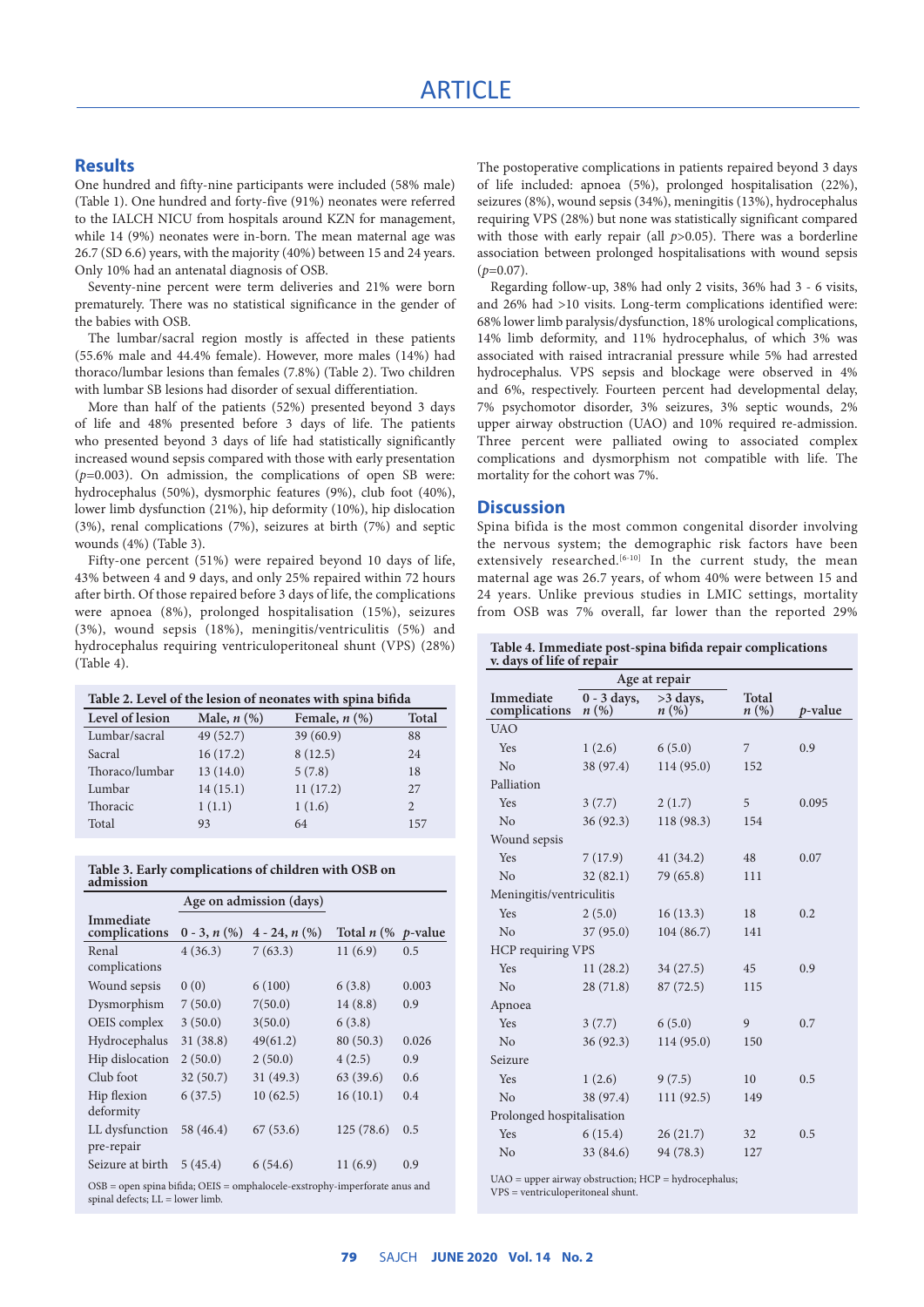in other LMIC settings.[6] There was no familial risk factor identified in this cohort in comparison with reported rates of 16.9%.[6] The retrospective nature of the present study may to some extent explain this discrepancy. There was also no gender predilection demonstrated, albeit a slight male preponderance found;[6] Komolafe *et al*. [21] also made this observation. Thoraco/ lumbar lesions were also more commonly found in 14% of males as compared with 7.8% of females; this conflicted with previous studies, which documented that males commonly present with lower vertebral lesions.<sup>[6]</sup> The lumbar/sacral regions were the most commonly affected with OSB in the current study. Ultrasound as the main tool for antenatal diagnosis and prognostication was rarely utilised, with only 10% of patients being diagnosed with this modality. Previous studies demonstrated better outcomes associated with antenatal diagnosis of SB.<sup>[14,15]</sup>

Surgical intervention for OSB is essential for the survival of affected children in Africa.[8,13] On comparison of complications encountered by the patients whose OSB was repaired within 3 days of life (early) and beyond 3 days of life (late), the majority (over 75%) were repaired late. Late diagnosis and repair have been found to negatively affect the management and outcomes of these patients.[17,21] Critical areas observed in the current study that were associated with delay, were limited bed capacity at the quaternary hospital and late imaging because of waiting times.

SB is associated with multiple comorbidities at birth. These include hydrocephalus, renal and neurological complications, and orthopaedic effects.[11] In the current study, half the neonates were born with hydrocephalus. Usually, gross hydrocephalus does not occur until after the OSB is repaired, and this occurred in 28% who subsequently required VPS.<sup>[14]</sup> Of those with VPS, 13% developed meningitis as a postoperative complication.

A third of neonates (34%) developed immediate postoperative complications with wound sepsis, and 22% required prolonged hospitalisation post OSB repair. There was a borderline association of prolonged hospitalisation with wound sepsis (*p*=0.07), which was secondary to wound dehiscence. Pinto *et al*. [17,19] showed a lower incidence of pre-surgical rupture of the SB, post surgical dehiscence and a lower incidence of neurodevelopmental delay one year after birth, if repair of the lesion was carried out immediately after birth. However, Komolafe *et al.*[21] did not observe an association between delayed repair and wound sepsis (*p*=0.56).

Danzer *et al.*<sup>[22]</sup> assessed long-term neurofunctional outcomes, executive function and behavioural adaptive skills following fetal SB surgery and concluded that fetal SB surgery improves neurofunctional outcome; however, bowel and bladder control is an ongoing challenge. Although fetal SB surgery has not yet been established at IALCH, the present study observed that 125 (78%) patients had limb dysfunction at birth prior to neurosurgical repair and, on long-term follow-up, 89 (56%) patients still had limb dysfunction. A randomised controlled trial comparing prenatal and postnatal surgery, concluded that prenatal surgery for SB reduced the need for shunting and improved motor outcomes at 30 months.<sup>[17]</sup> SB can result in bladder dysfunction in addition to lower-limb neurological abnormalities.[23] It is shown in the present study that at birth there were 83 patients with overall limb deformity (club foot, hip dislocation or flexion deformity); when reviewed post surgery, limb deformities persisted in only 23 patients.

Of the 30% of subjects with sacral lesions, 18% had neurogenic bladder and faecal incontinence. These bladder issues were only identified after toilet training was achieved, and hence there was late referral to urologists. Johnston *et al*.<sup>[24]</sup> also recognised such bladder and bowel complications in their study.

On follow-up, 4% had septic shunts and 6% had blocked shunts. Other studies have noted shunt failure to be a major long-term complication long-term.[23] This poses difficulties in the management of severe hydrocephalus because VPS is the mainstay of treatment. The 7% mortality in this study was related to shunt complications, but this is lower than the reported rate in other LMICs.<sup>[6]</sup>

#### **Study limitations and strengths**

The retrospective nature of the study was limited in terms of the data that could not be captured, including family history of SB and number and first antenatal clinic attendance as well as documentation of folic supplementation. Long-term complications may also be biased towards those children who had more severe complications, and therefore these were the ones who attended follow-up, while those who had to travel long distances may have been unable to return, despite the presence of complications.

The sample size was reasonably large, and it included participants from a large geographic region of KZN and Eastern Cape provinces. IALCH is the only centre which provides neurosurgical services for the state in KZN; consequently all possible children in the province were captured. The immediate complications and factors which caused delay in closure were all documented.

#### **Conclusion and recommendations**

In the current study of OSB, lower maternal age and delay in diagnosis and closure of OSB were found, which were related to lack of access to early neonatal ultrasound and lack of beds at the referral centre for early repair of lesions. The delay in surgical interventions resulted in higher rates of wound sepsis and therefore prolonged hospitalisation on admission. Despite this issue, mortality rates were lower than those reported in other LMICs.

Primary health facilities should encourage women of childbearing age to take supplements, especially folic acid during preconception and pregnancy. Education of the general public on the importance and need for folic acid supplementation should be pursued. There is a need for a co-ordinated and comprehensive approach at multiple levels of care from primary, secondary and quaternary levels on the acute management, early referral and intervention for children with OSB to prevent wound sepsis in particular, as well as secondary complications. This model requires health system changes (e.g. clear care pathways), physical and human resources, and training of health professionals. Finally, the caregivers of children with OSB require education and social support to facilitate follow-up care and rehabilitation of these children.

**Declaration.** This manuscript was submitted in partial fulfilment of the requirements for a MMed( Paeds) degree.

**Acknowledgements.** We appreciate the assistance of the Department of Neurosurgery and the NICU at IALCH in accessing patients' records.

**Author contributions.** PCM: conceptualisation of topic, data collection and analysis, manuscript draft and write-up. RM: revision of topic, data analysis, interpretation and overall supervision.

**Funding.** None.

**Conflict of interest.** None.